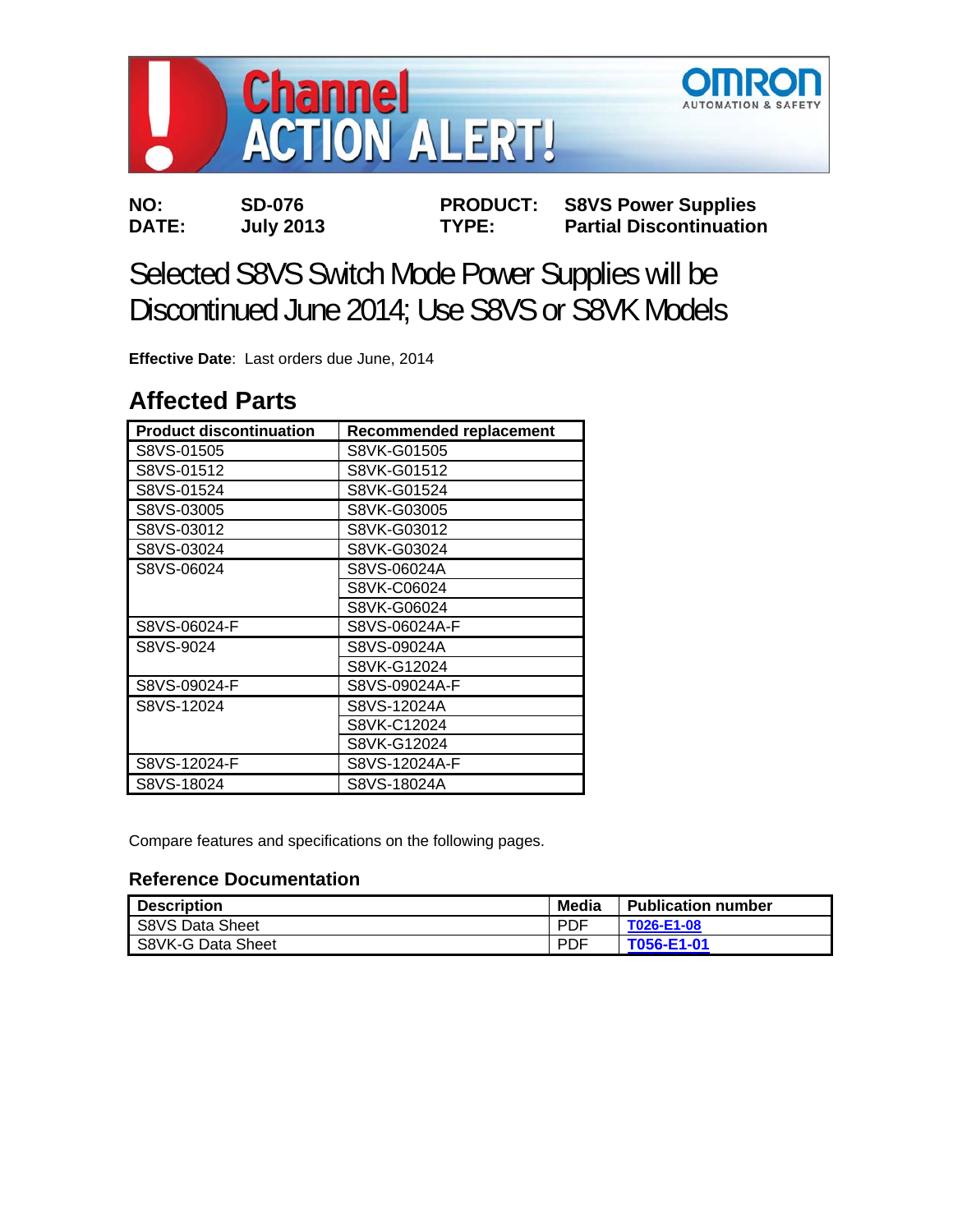# **Appearance**

| <b>Product discontinuation</b>                                                                  | Recommended replacement                                         |  |  |
|-------------------------------------------------------------------------------------------------|-----------------------------------------------------------------|--|--|
| <b>S8VE series</b><br>S8VS-01505<br>43<br>S8VS-01512<br>$\epsilon$<br>S8VS-01524<br>開始<br>e e e | <b>S8VS series</b><br>S8VK-G01505<br>S8VK-G01512<br>S8VK-G01524 |  |  |
| S8VS-03005<br>S8VS-03012<br>S8VS-03024                                                          | S8VK-G03005<br>S8VK-G03012<br>S8VK-G03024                       |  |  |
| S8VS-06024<br>V3-08024                                                                          | S8VS-06024A<br>S8VK-C06024<br>S8VK-G06024                       |  |  |
| S8VS-06024-F<br>Lah<br>WS-06024                                                                 | S8VS-06024A-F                                                   |  |  |
| S8VS-09024<br><b>STESSIN</b>                                                                    | S8VS-09024A<br>S8VK-G12024                                      |  |  |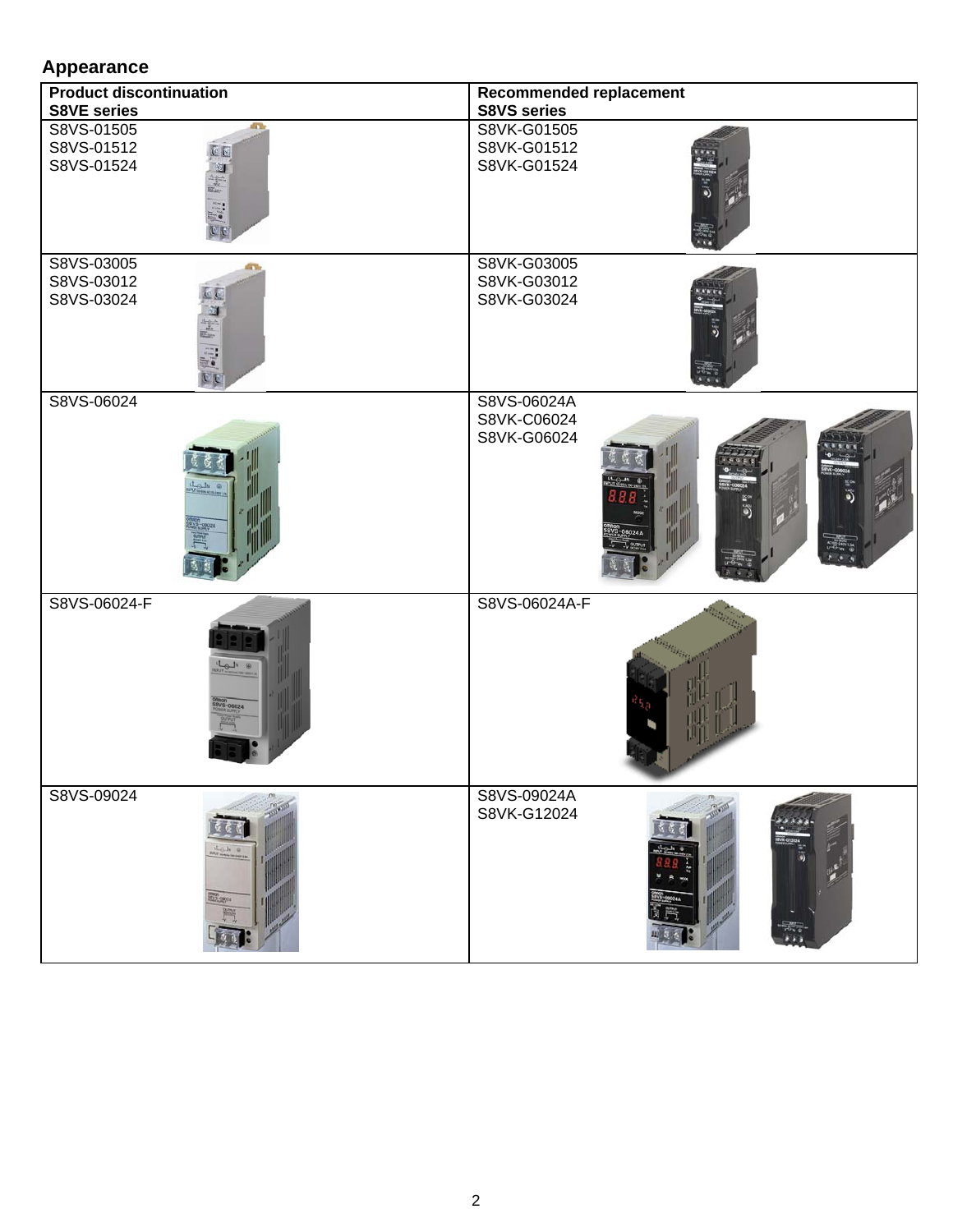| <b>Product discontinuation</b>          | Recommended replacement                   |  |  |
|-----------------------------------------|-------------------------------------------|--|--|
| <b>S8VE series</b>                      | S8VS series                               |  |  |
| S8VS-09024-F                            | S8VS-09024A-F                             |  |  |
| S8VS-12024                              | S8VS-12024A<br>S8VK-C12024<br>S8VK-G12024 |  |  |
| S8VS-12024-F<br>$L_{\alpha,l_1,\alpha}$ | S8VS-12024A-F                             |  |  |
| S8VS-18024<br>VS-18024                  | S8VS-18024A                               |  |  |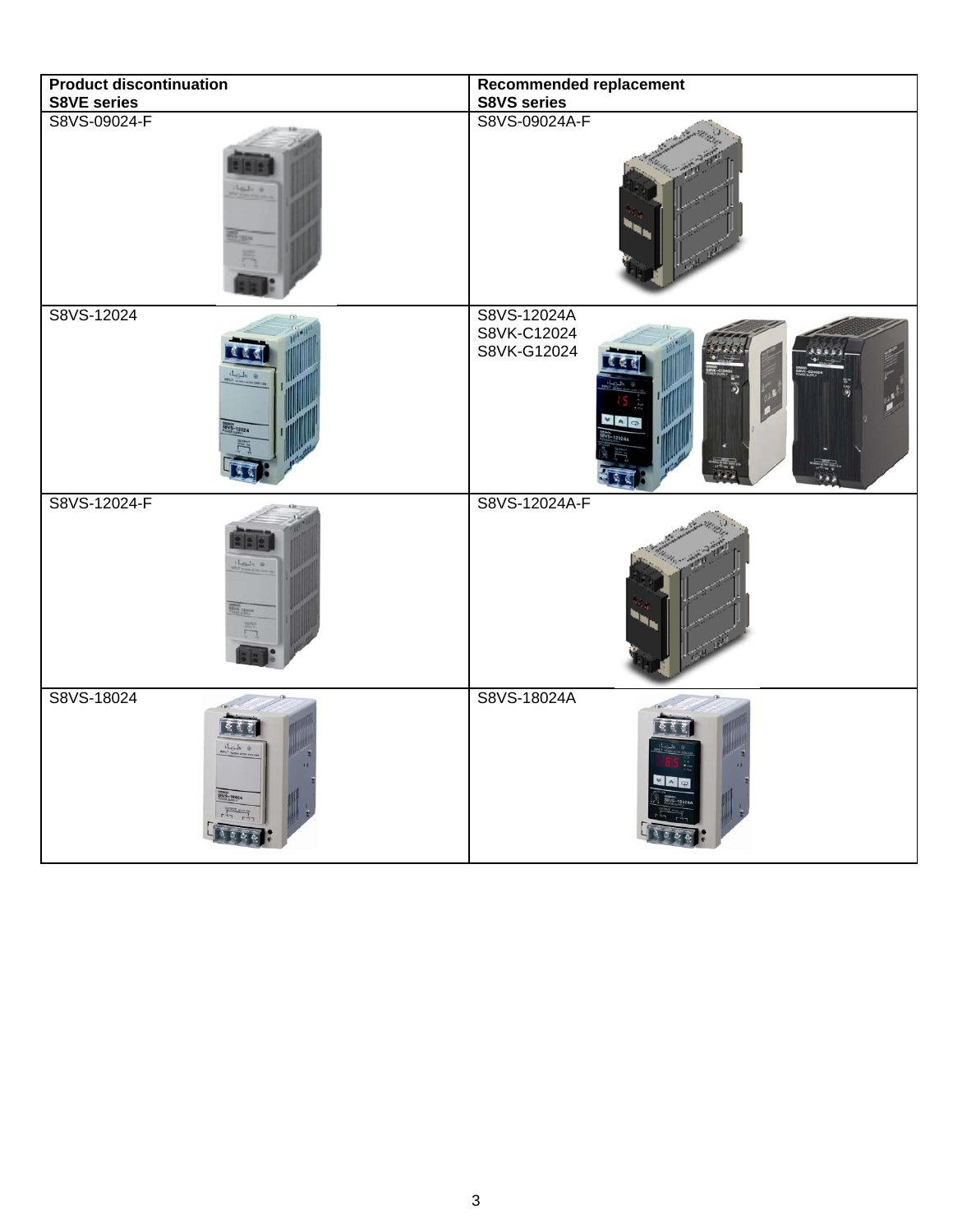# **Wiring Diagram**



\*3. The output voltage cannot be adjusted for the S8VS-09024

Always ground this terminal.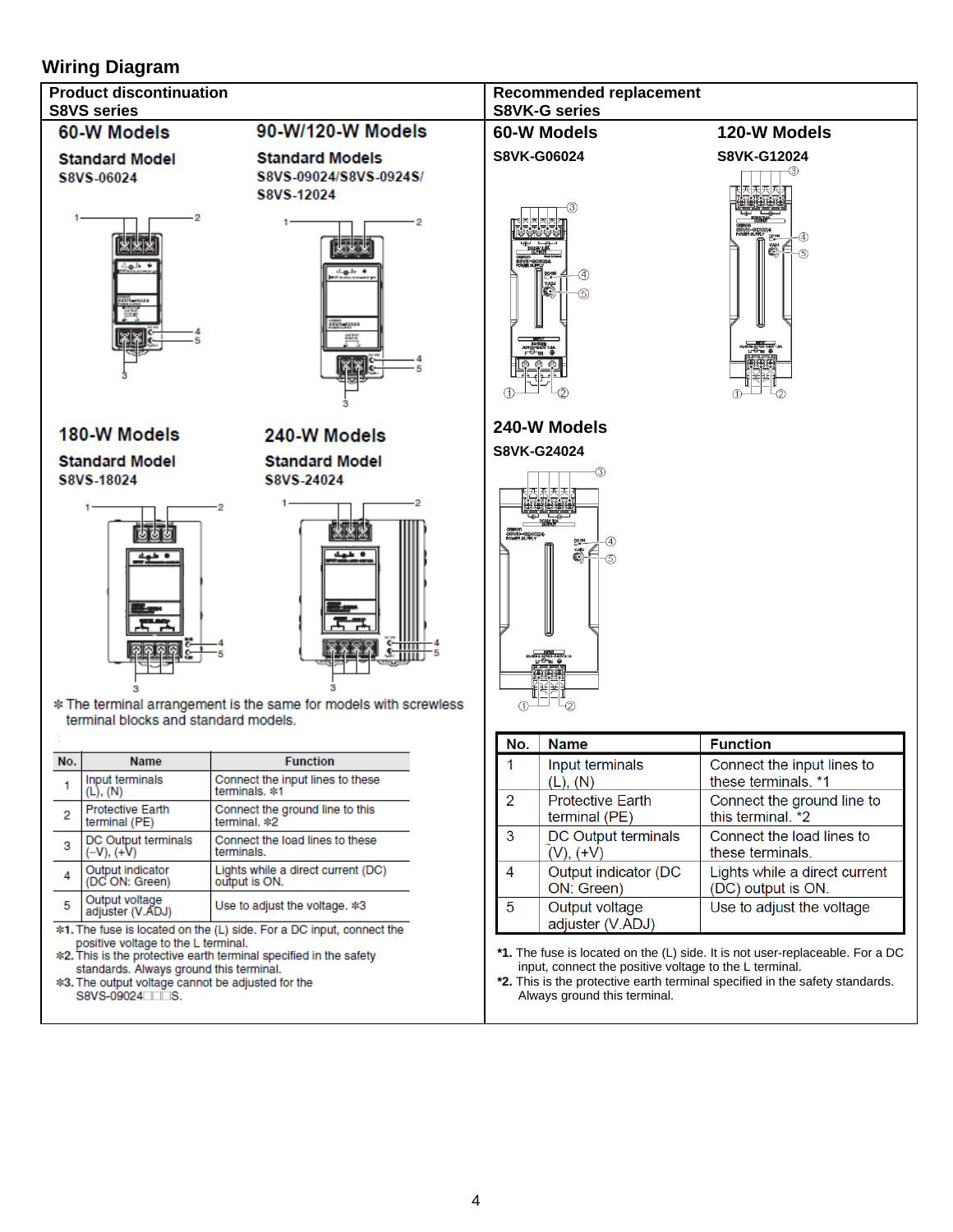# **Mounting Dimensions**



- Use a mounting bracket when the Product is mounted facing horizontally.
- Heat dissipation will be adversely affected. When the Product is mounted facing horizontally, always place the side with the label facing upward.
- Operate the Power Supply within a range that is 5°C less than the values in the derating curve in Engineering Data on page 9 if the Power Supply is used with an installation spacing of 10 mm min. (20 mm max.) on the left and right.

# **DIN Rail Mounting**

To mount the Block on a DIN Rail, hook portion (A) of the Block onto the rail and press the Block in direction (B).



To dismount the Block, pull down portion (C) with a flat-blade screwdriver and pull out the Block.





To dismount the Block, pull down portion (C) with a flat-blade screwdriver and pull out the Block.



\*1. Convection of air \*2.20 mm min.

#### 60-W, 90-W, 120-W, 180-W, 240-W, and 480-W Models

- . Improper mounting will interfere with heat dissipation and may occasionally result in deterioration or damage of internal parts. Use the standard mounting method only.
- . The internal parts may occasionally deteriorate and be broken due to adverse heat radiation. Do not loosen the screw on the side face of the main body.

### **DIN Rail Mounting**

To mount the Block on a DIN Rail, hook portion (A) of the Block onto the rail and press the Block in direction (B).

5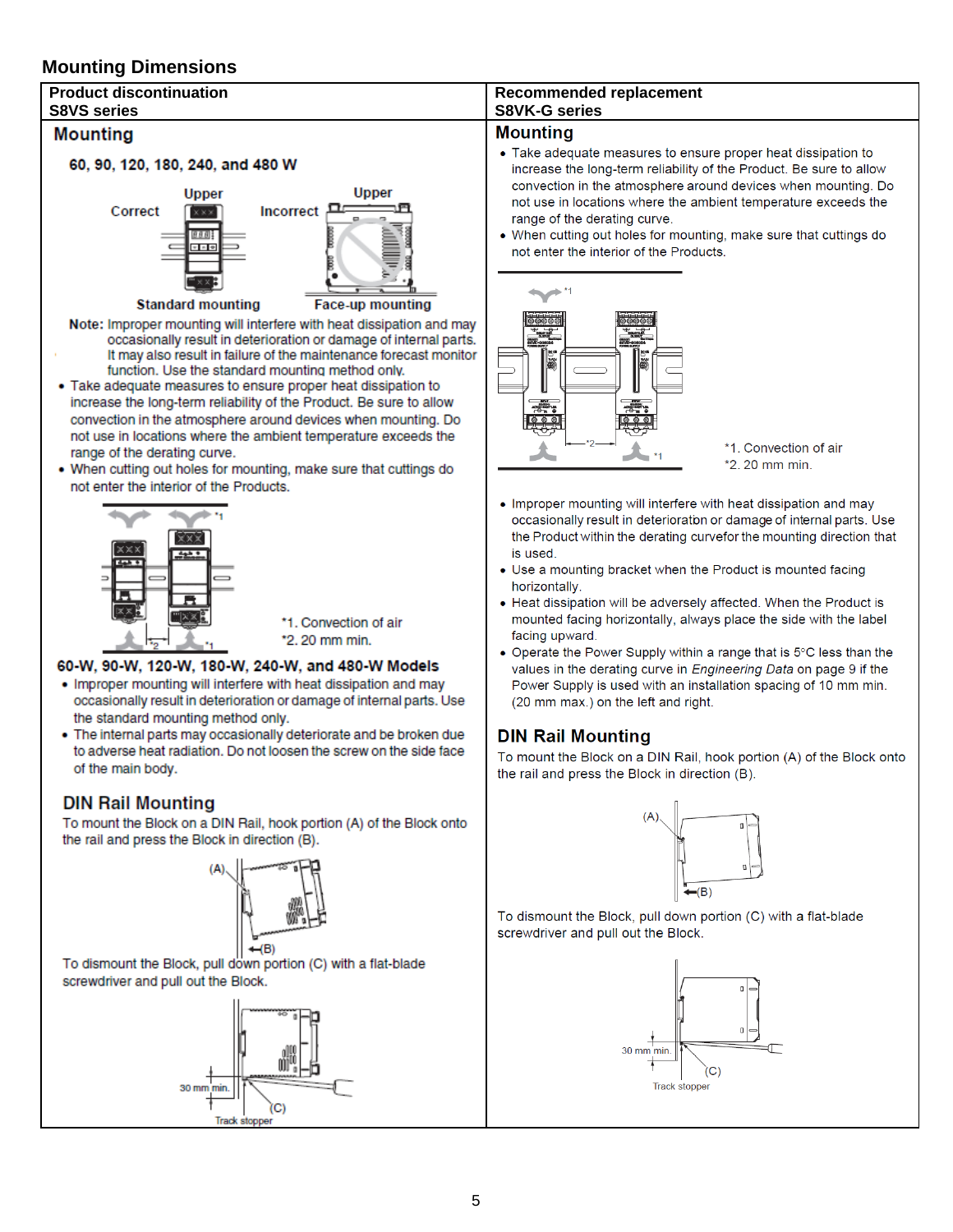## **Dimensions**

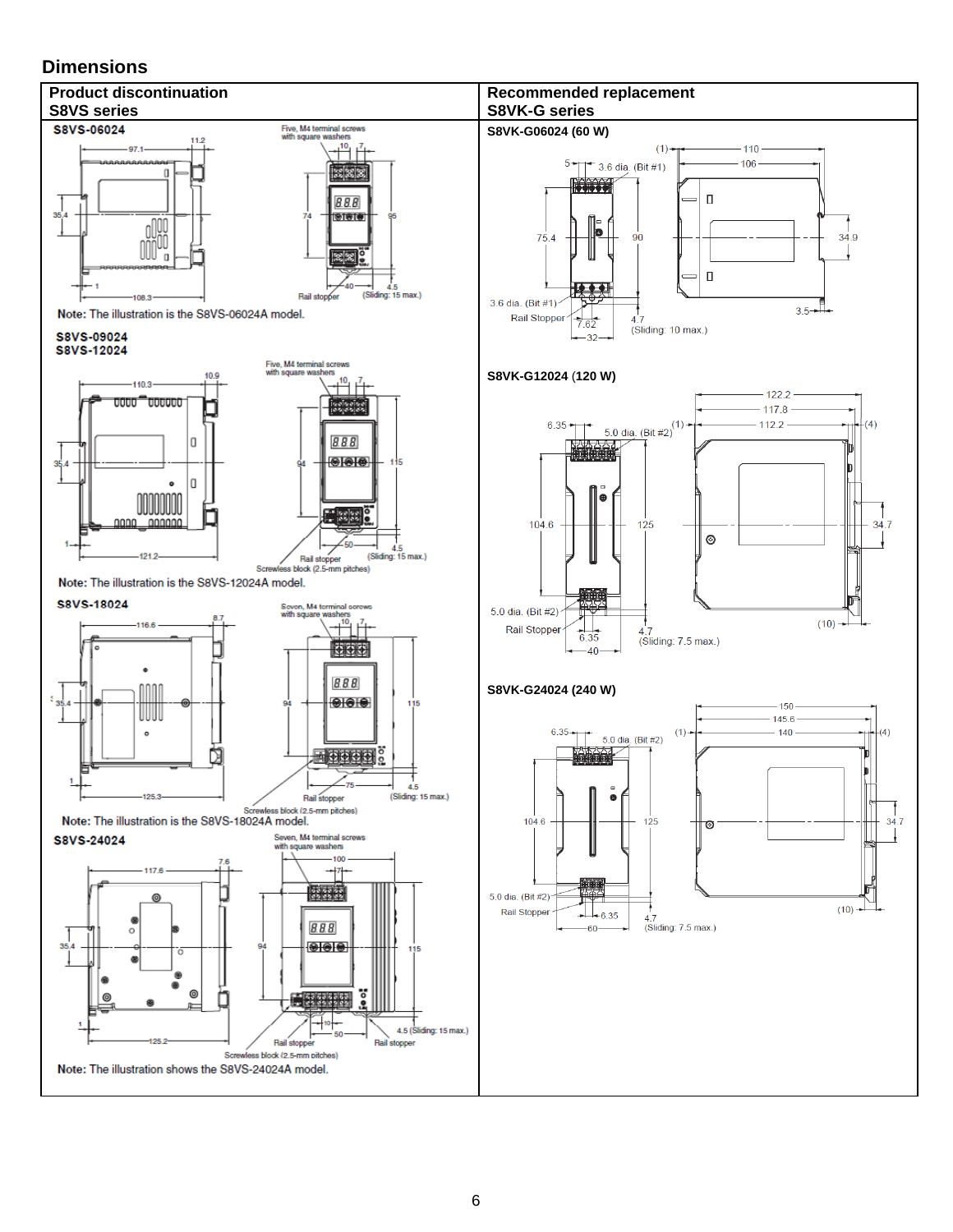# **Specifications**

| Item               | <b>Product discontinuation</b>                                     | Recommended replacement                              |                                                     |
|--------------------|--------------------------------------------------------------------|------------------------------------------------------|-----------------------------------------------------|
| <b>Model</b>       | <b>Model S8VS series</b>                                           | <b>Model S8VK-G series</b>                           | <b>Model S8VK-C series</b>                          |
| Input voltage      | 100 to 240 VAC                                                     | 100 to 240 VAC,                                      |                                                     |
|                    | (allowable range: 85 to                                            | 90 to 350 VDC,                                       |                                                     |
|                    | 264 VAC),                                                          | 2-phase input from 3-phase source <240 VAC           |                                                     |
|                    | 80 to 370 VDC                                                      |                                                      |                                                     |
| <b>Inrush</b>      | 17.5 A max., 14 A typical                                          | 16 A (for 115 VAC                                    | 40 A max (for 230                                   |
| current            | (for 100 VAC input) 35 A                                           | input), 32 A (for 230                                | VAC input)                                          |
|                    | max., 28 A typical (for                                            | VAC input) for cold start                            |                                                     |
|                    | 200 VAC input) * for a                                             | at 25°C                                              |                                                     |
|                    | cold start at 25°C                                                 |                                                      |                                                     |
| Start-up time      | 60 W 620 ms typical (for                                           | 15 W 520 to 580 ms                                   | N/A                                                 |
|                    | 100 VAC input) 400 ms                                              | (for 115 VAC) 400 ms                                 |                                                     |
|                    | typical (for 200 VAC<br>input) 90 W 460 ms                         | (for 230 VAC), 30W<br>550 to 600 ms (for 115         |                                                     |
|                    | typical (for 100 VAC                                               | VAC) 430 to 490 ms                                   |                                                     |
|                    | input) 300 ms typical (for                                         | (for 230 VAC), 60 W                                  |                                                     |
|                    | 200 VAC input) 120 W                                               | 570 to 650 ms (115)                                  |                                                     |
|                    | 550 ms typical (for 100                                            | VAC) 430 to 500 ms                                   |                                                     |
|                    | VAC input) 400 ms typical                                          | (230 VAC), 120 W 790                                 |                                                     |
|                    | (for 200 VAC input)                                                | ms (for 115 VAC) 750                                 |                                                     |
|                    |                                                                    | ms (for 230 VAC)                                     |                                                     |
|                    | 180 W 570 ms typical (for                                          |                                                      | N/A                                                 |
|                    | 100 VAC input) 470 ms                                              | 240 W 250 to 290 ms                                  |                                                     |
|                    | typical (for 200 VAC                                               | (for 115/230 VAC                                     |                                                     |
|                    | input) 240 W 540 ms                                                | input); 480 W 290 ms                                 |                                                     |
|                    | typical (for 100 VAC                                               | (for 115 VAC input) 260                              |                                                     |
|                    | input) 230 ms typical (for                                         | ms (for 230 VAC input)                               |                                                     |
| <b>Output hold</b> | 200 VAC input)<br>60 W 34 ms typical (for                          | 15 W 28 to 32 ms (for                                | N/A                                                 |
| time               | 100 VAC input) 158 ms                                              | 115 VAC) 34 to 138 ms                                |                                                     |
|                    | typical (for 200 VAC                                               | (for 230 VAC), 30 W 23                               |                                                     |
|                    | input) 90 W 28 ms typical                                          | to 36 ms (for 115 VAC)                               |                                                     |
|                    | (for 100 VAC input) 132                                            | 154 to 177 ms (230                                   |                                                     |
|                    | ms typical (for 200 VAC                                            | VAC, 60 W 25 to 26 ms                                |                                                     |
|                    | input) 120 W 52 ms                                                 | (115 VAC) 129 to 139                                 |                                                     |
|                    | typical (for 100 VAC                                               | ms (230 VAC), 120 W                                  |                                                     |
|                    | input) 54 ms typical (for                                          | 42 ms (115/230 VAC)                                  |                                                     |
|                    | 200 VAC input)                                                     |                                                      |                                                     |
|                    | 180 W 58 ms typical (for                                           | 240 W 44 ms (for                                     | N/A                                                 |
|                    | 100 VAC input) 62 ms                                               | 115/230 VAC) 480 W                                   |                                                     |
|                    | typical (for 200 VAC<br>input) 240 W 64 ms                         | 40 ms (115 VAC) 50<br>ms (230 VAC)                   |                                                     |
|                    | typical (for 100 VAC                                               |                                                      |                                                     |
|                    | input) 64 ms typical (for                                          |                                                      |                                                     |
|                    | 200 VAC input)                                                     |                                                      |                                                     |
| Overload           | 105% to 160% of rated                                              | 121% to 160% of rated                                | Yes                                                 |
| protection         | load current, Inverted L                                           | load current (130%                                   |                                                     |
|                    | voltage drop, Automatic                                            | typical value)                                       |                                                     |
|                    | reset.                                                             |                                                      |                                                     |
| <b>Parallel</b>    | No (However, backup                                                | Yes                                                  | N/A                                                 |
| operation          | operation is possible. An                                          |                                                      |                                                     |
|                    | external diode is                                                  |                                                      |                                                     |
| <b>Operating</b>   | required.)<br>-10 $\mathrm{^{\circ}C}$ to +60 $\mathrm{^{\circ}C}$ | -40 $\mathrm{^{\circ}C}$ to +70 $\mathrm{^{\circ}C}$ | -25 $\mathrm{^{\circ}C}$ to 60 $\mathrm{^{\circ}C}$ |
| ambient            |                                                                    |                                                      |                                                     |
| temperature        |                                                                    |                                                      |                                                     |
| EMI                | Conforms to EN6120-3                                               | Conforms to EN61204-                                 | Conforms to                                         |
| (Conducted         | EN55011 Class B and                                                | 3 EN55011 Class B                                    | EN61204-3, EN55011                                  |
| <b>Emissions)</b>  | based on FCC Class A                                               | and based on FCC                                     | Class A                                             |
|                    |                                                                    | Class A                                              |                                                     |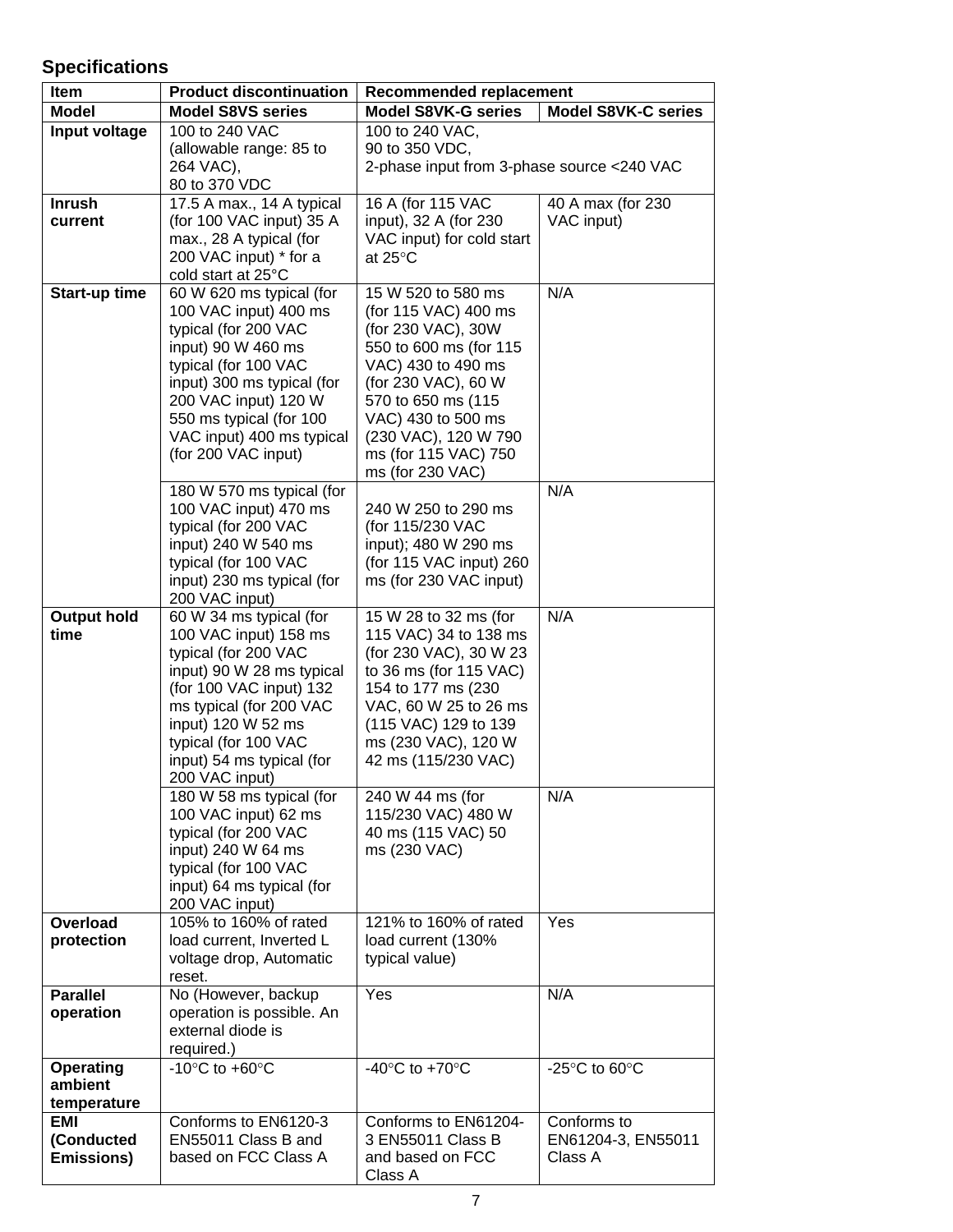| <b>Item</b>                            | <b>Product discontinuation</b>                                                                                                                                                                                                                                       | <b>Recommended replacement</b>                                                                                                                                                                                                 |                                                                                                                                                                        |
|----------------------------------------|----------------------------------------------------------------------------------------------------------------------------------------------------------------------------------------------------------------------------------------------------------------------|--------------------------------------------------------------------------------------------------------------------------------------------------------------------------------------------------------------------------------|------------------------------------------------------------------------------------------------------------------------------------------------------------------------|
| <b>Model</b>                           | <b>Model S8VS series</b>                                                                                                                                                                                                                                             | <b>Model S8VK-G series</b>                                                                                                                                                                                                     | <b>Model S8VK-C series</b>                                                                                                                                             |
| EMI<br>(Radiated<br><b>Emissions</b> ) | Conforms to EN61204-3<br>EN55011 Class B                                                                                                                                                                                                                             | Conforms to EN61204-<br>3 EN55011 Class B                                                                                                                                                                                      | Conforms to<br>EN61204-3, EN55011<br>Class A                                                                                                                           |
| <b>Approved</b><br>standards           | UL Listed: UL508 (Listing,<br>Class 2 Output: Per<br>1310) UL UR: UL60950-1<br>(Recognition) cUL: CSA<br>C22.2 No.107.1 (Class 2<br>Output: Per CSA C22.2<br>No.223) cUR: CSA C22.2<br>No.60950-1 EN/VDE:<br>$EN50178 (= VDE0160),$<br>EN60950-1 (=VDE0805<br>Teil1) | UL Listed: UL508<br>(Listing)<br><b>UL UR: UL60950-1</b><br>(Recognition)<br>cUL: CSA C22.2<br>No.107.1<br>cUR: CSA C22.2<br>No.60950-1<br><b>EN/VDE: EN50178</b><br>(=VDE0160), EN60950-<br>1 (=VDE0805)<br>Lloyd's standards | UL: UL508 (Listing),<br>UL60950-1, cUL: CSA<br>C22.2 No.107.1 and<br>No.60950-1,<br><b>EN/VDE: EN50178</b><br>$(=\text{VDE0160}),$<br>EN60950-1<br>$(=\text{VDE}0805)$ |